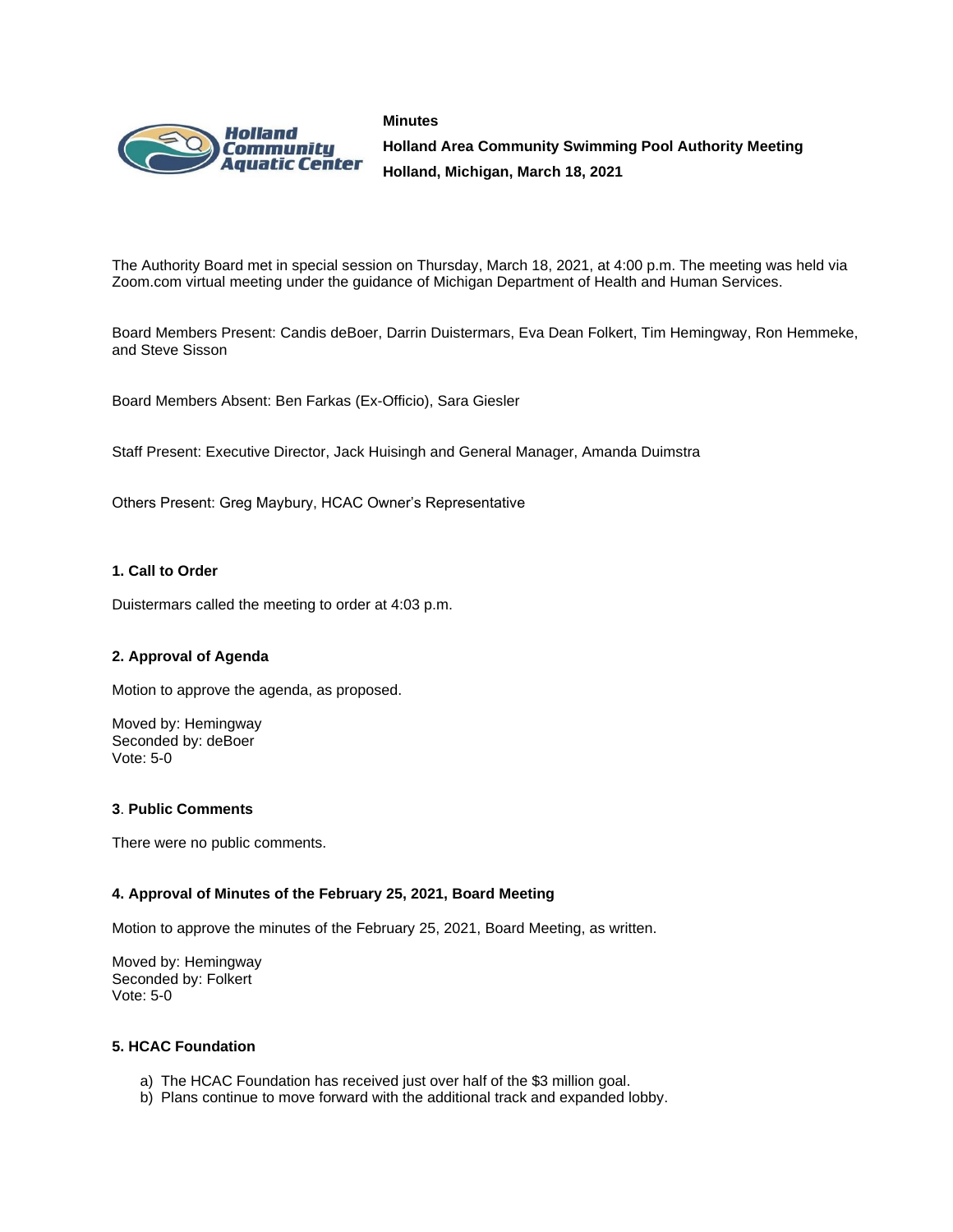- c) Remaining fund-raising to achieve full goal continues and is desired for the project's summer 2022 completion.
- d) Donation acknowledgement letters have been issued as donations arrived and 2021 donation receipts have been mailed.
- e) Hopkins Fundraising Consulting Services has proposed to donate their services for the remainder of the campaign. The Board thanks Hopkins Fundraising for this generous gift.
- f) Next HCAC Foundation meeting is scheduled for March 29 at 1:00 p.m.

## **6. HCAC Next Gen Project Status Update**

Maybury provided the Board with a brief construction update including:

- a) There have been no recordable safety incidents on the project to date.
- b) The project is on time and within budget.
- c) Interior painting, poured cement for track, fitness, and universal changing area is completed.
- d) The pools will be going in within the coming weeks.

## **7. HACSPA Committee Reports**

Note: Hemmeke entered the meeting at 4:15 p.m.

- a) Executive Committee no report
- b) Finance Committee

i. Motion that the HACSPA Board award the contracts for AV, Security Cameras, Intrusion/Access Card systems to Town and Country Electric I the amount of \$212,946. This is within the budgeted amount in the Owner Cost allowance of \$236,669.

Moved by: Folkert Seconded by: Hemmeke Vote: 5-0

ii. Motion that the HACSPA Board authorize the remainder of the budgeted amount (\$23,723) be kept in a contingency to be held by the owner for the relocation/expansion of the AV and IT racks, which may include the enclosure of a specified area for these devices.

Moved by: Hemingway Seconded by: deBoer Vote: 5-0

iii. Motion that the HACSPA Board authorize \$10,000 from the Owner Cost Contingency to be set aside for improvements and the expansion of the HCAC WIFI and network system.

Moved by: Hemingway Seconded by: deBoer Vote: 5-0

iv. Motion that the HACSPA Board approve PCOO5 for Lakewood Construction in the amount of \$120,178.

Moved by: Hemingway Seconded by: Folkert Vote: 5-0